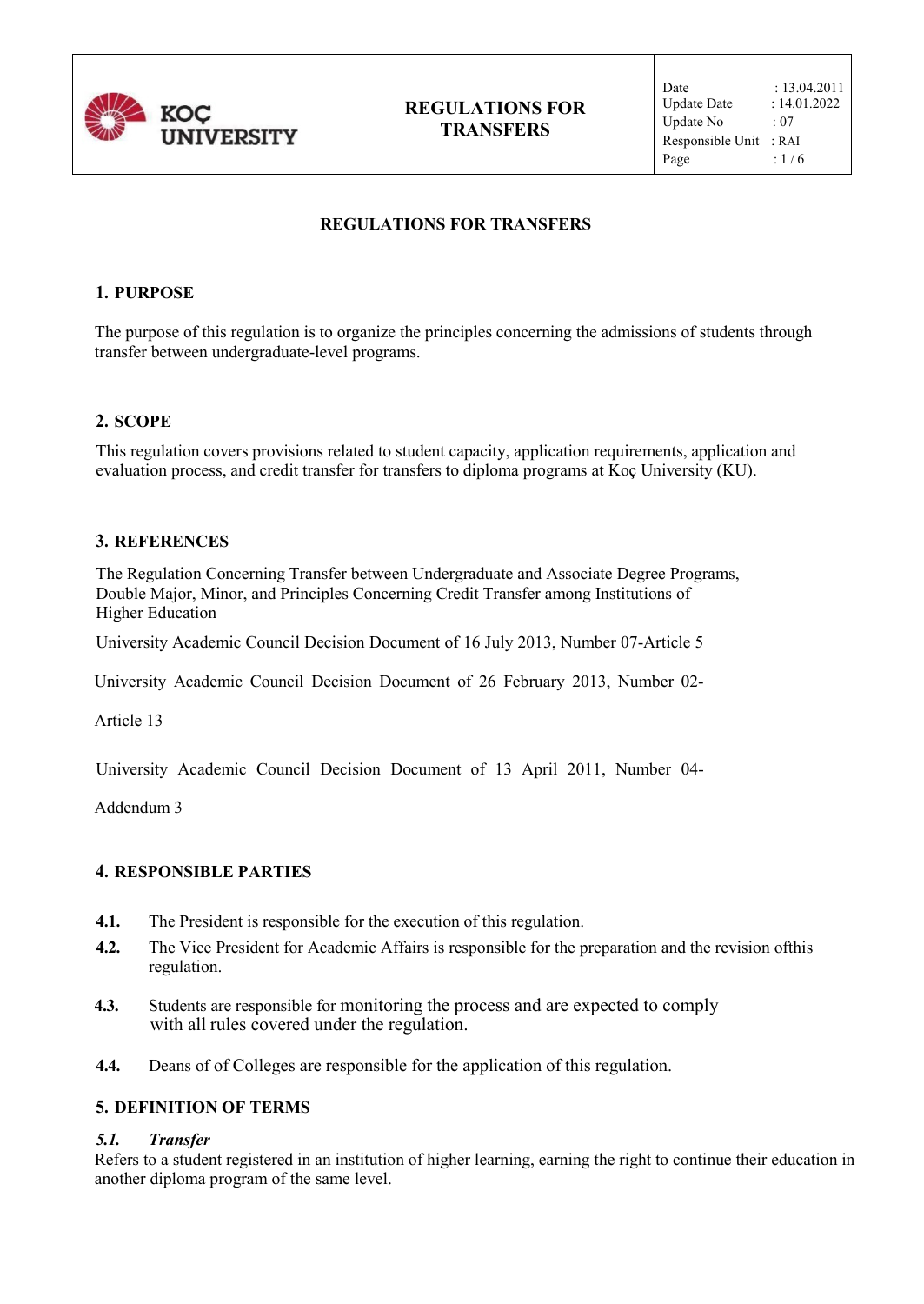

## *5.2. Transfer within an institution*

Refers to the transfer of students to another level diploma program offered by the institution of higher learning where they are registered.

### *5.3. Transfers between institutions*

Refers to a transfer made to Koç University from a university of the same level.

### *5.4. Equivalent diploma programs*

Refers to diploma programs established as possessing similar content by the relevant Executive Council.

#### *5.5. Base Score*

Refers to the admission score of the lowest scoring student placed by ÖSYM (Measuring, Selection and Placement Center) into a diploma program of an institution of higher education through a centrally administered examination.

### *5.6. Score Type*

Refers to the type of score used by ÖSYM for placing students into a higher education program.

#### **6. BASIC PRINCIPLES**

- **6.1.** Transfers between diploma programs of institutions and transfers within the institution can only be executed in accordance with the capacity and conditions announced in advance.
- **6.2.** Applications for transfers between institutions shall only be received prior to the Fall semester. Applications for transfers within the institution shall be received prior to the Fall and Spring semesters. Applications for transfers within the institution need to be made to the Registrar's and Student Affairs Directorate before the fifth working day following the final submission date of the grades of the previous semester courses, whereas applications for transfer between institutions need to be made until the first working day of the month of August.
- **6.3.** Concerning transfers within the university—according to their year considering the number of credits completed—students can apply earliest at the end of the first semester of the first, and latest before the end of the second semester of the third year, English Language Center and summer school courses not counting as semesters. Outside of the designated semesters no transfer capacity is allocated, and no transfer applications can be made.

Concerning transfers between institutions, students cannot apply during the first two semesters and last two semesters of their undergraduate diploma programs.

- **6.4.** At the time of application, the student must be registered in an institution of higher education and must not have been dismissed from university for any reason.
- **6.5.** Being on a leave of absence does not constitute an obstacle to benefit from the right to transfer.
- **6.6.** A student whose application has been rejected shall have the right to appeal to the higher authority i.e. University Executive Council or to the relevant committee appointed by the University Executive Council. The relevant committee is responsible for resolving these appeals latest within one week.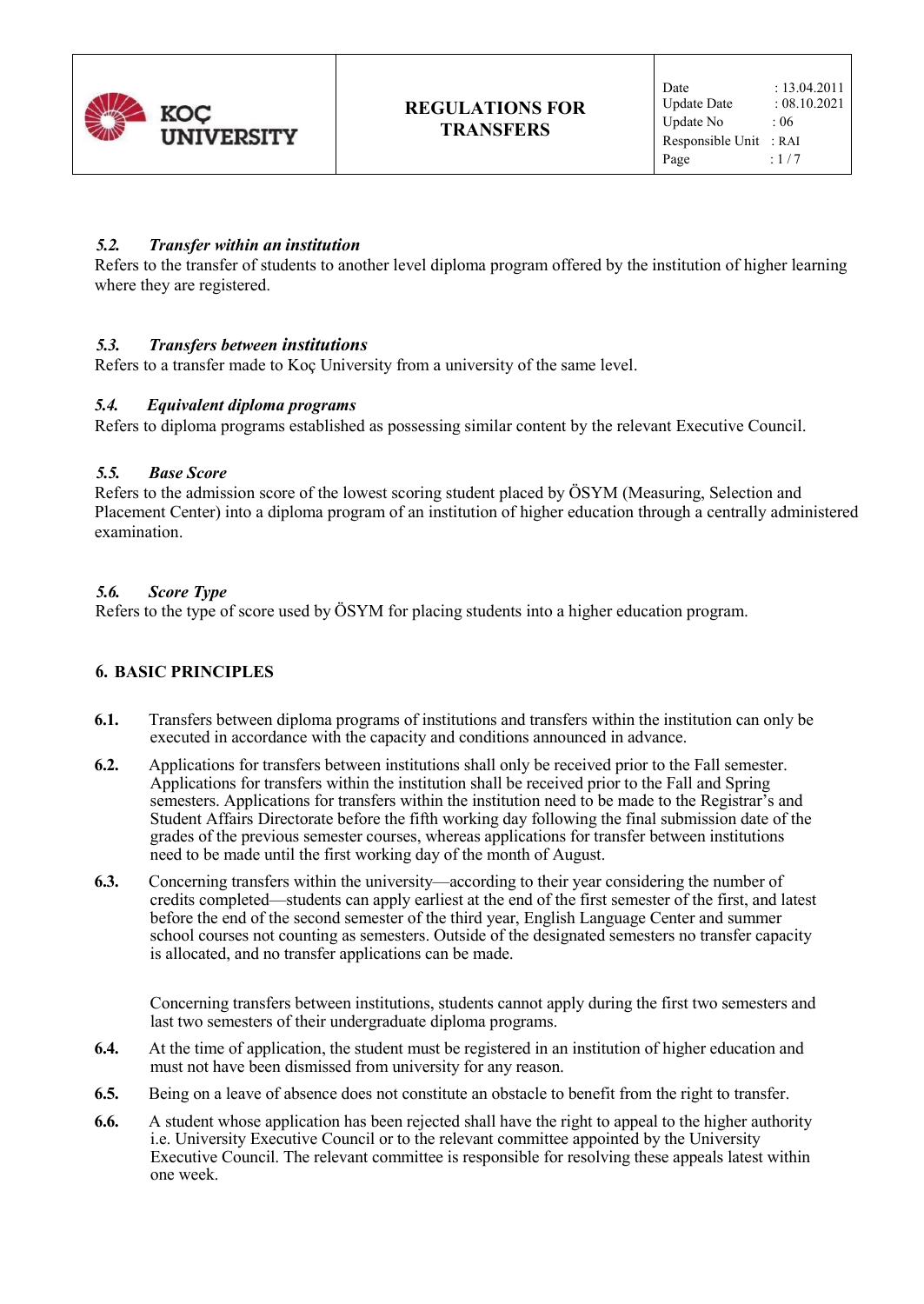

## **7. METHODS**

- **7.1.** Transfer Between Programs within the Institution
- **7.1.1.** The principles concerning the capacities and application for transfer within the institution are as follows:

| 7.1.1.1 | The capacity that shall be allocated for students to be admitted to a     |
|---------|---------------------------------------------------------------------------|
|         | diploma program through transfer is determined by the relevant executive  |
|         | council separately for each year (class).                                 |
| 7.1.1.2 | To qualify for application for transfer between diploma programs at the   |
|         | university that are at the same level, starting with the year the student |
|         | took the centralized examination, the centralized placement score of the  |
|         | student of the type valid for the target diploma program must not be      |
|         | lower than the lowest base score of the diploma programs of other         |
|         | national universities equivalent to the target diploma program.           |

**7.1.2.** Applications for transfer between diploma programs offered by the same college are evaluated and decided on by the executive council of the college in question.

For transfers to the programs listed below, the success rank established in the ÖSYS (Student Selection and Placement Examination) capacity handbook of the relevant year will be considered.

The ranking information in the capacity handbook for our students who 2020 and later is as follows:

Law: 125,000 (The success ranking in the 2019 capacity handbook is 190,000)

Medicine: 50,000

Engineering: 300,000

- **7.1.3.** The application of a student for transfer between colleges shall be sent to the executive council of the college the student is applying for, along with a written evaluation prepared by the executive council of the college where student is registered. Applications for transfer between colleges are evaluated and decided on by the college that receives the application.
- **7.1.4.** For students who have completed the International Baccalaureate (IB) or similar programs, the rules concerning the requirements for application for transfer within the institution are determined by the receiving colleges and are submitted to the vote of the Academic Council in December, every year.
- **7.1.5.** For students who change programs through transfer within the institution, the executive council of the receiving college shall determine and decide which of the courses they previously took shall count towards graduation and which shall be considered as equivalent to which courses in the target program. Courses which do not count towards graduation shall still appear in the grade record sheet of the student along with their credits and grades, yet these shall not be included in grade point average calculations.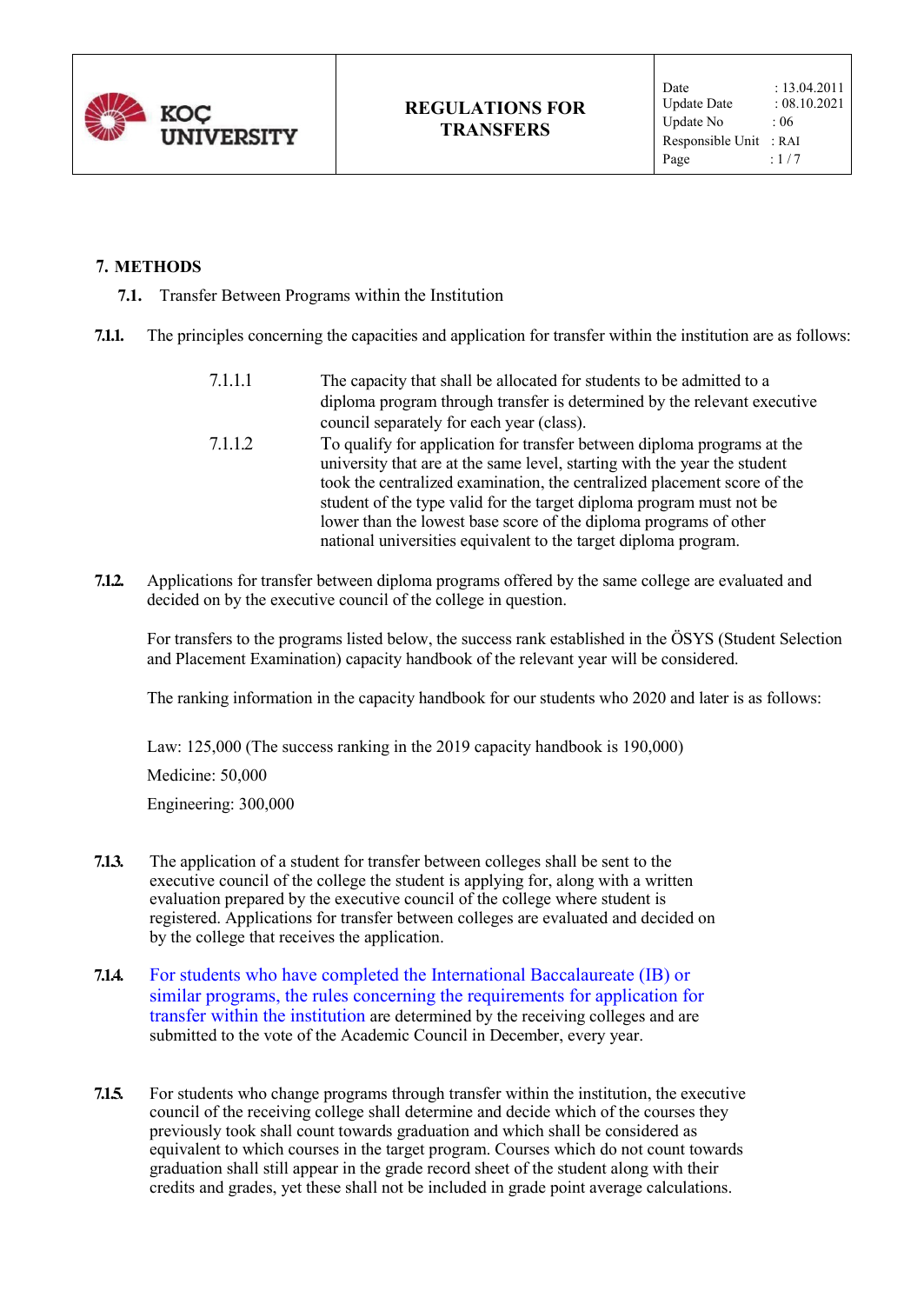

- **7.1.6.** Students admitted for transfer to a program are required to meet additional requirements established by the receiving program.
- **7.1.7.** Candidates who wish to transfer between programs within the institution to the Faculty of Law with their grade point averages must provide the following additional requirements in addition to having sufficient base score for any Law Faculty in the country:

#### **Additional Requirements:**

- To have 3,30 GPA
- To have taken the 1st year Law compulsory courses LAW 103, LAW 104, LAW 105 and LAW 106 at the Faculty of Law and passed with a minimum grade of B.
- **7.2** Transfer Between Institutions
- **7.2.1.** For transfer between institutions, students must have a minimum grade point average of 2.40 out of 4.00 for the semesters they have completed in the program where they are registered.
- **7.2.2.** Candidates who wish to transfer between institutions to the Faculty of Law with their grade point averages must provide the following additional requirements in addition to having sufficient base score for any Law Faculty in the country:

#### **Additional Requirements:**

- To have 3,50 GPA

**7.2.3.** Candidates who do not meet the standing requirement stipulated in the first paragraph yet have a central placement score equal to or higher than the base score of the diploma program they target can apply for transfer.

**7.2.4.** Students who apply for transfer to Koç University from other YÖK (Council of Higher Education) recognized institutions of higher education offering programs equivalent to those of KU, must satisfy the requirements below in addition to the provisions of YÖK'srelevant Regulations.

**7.2.4.1.** Students who wish to transfer need to be proficient in the English language at a level that allows them to pursue the academic program. The English language proficiency level of the students is assessed through the English language competency examination administered by KU or through documentation attesting scores of nationally or internationally accepted English language examinations at a competency level determined by KU.

**7.2.4.2.** Students who come from institutions of higher education offering education entirely in English can be exempted from KU's English language competency examination requirement if the English language competency requirement of these institutions of origin is equivalent to or higher than KU's requirements. Students who come from an institution that does not comply to this and students who come from a program where the language of instruction is Turkish shall be subject to KU's English language competency examination requirement. Students who have received at least one year of undergraduate education in universities located in countries where the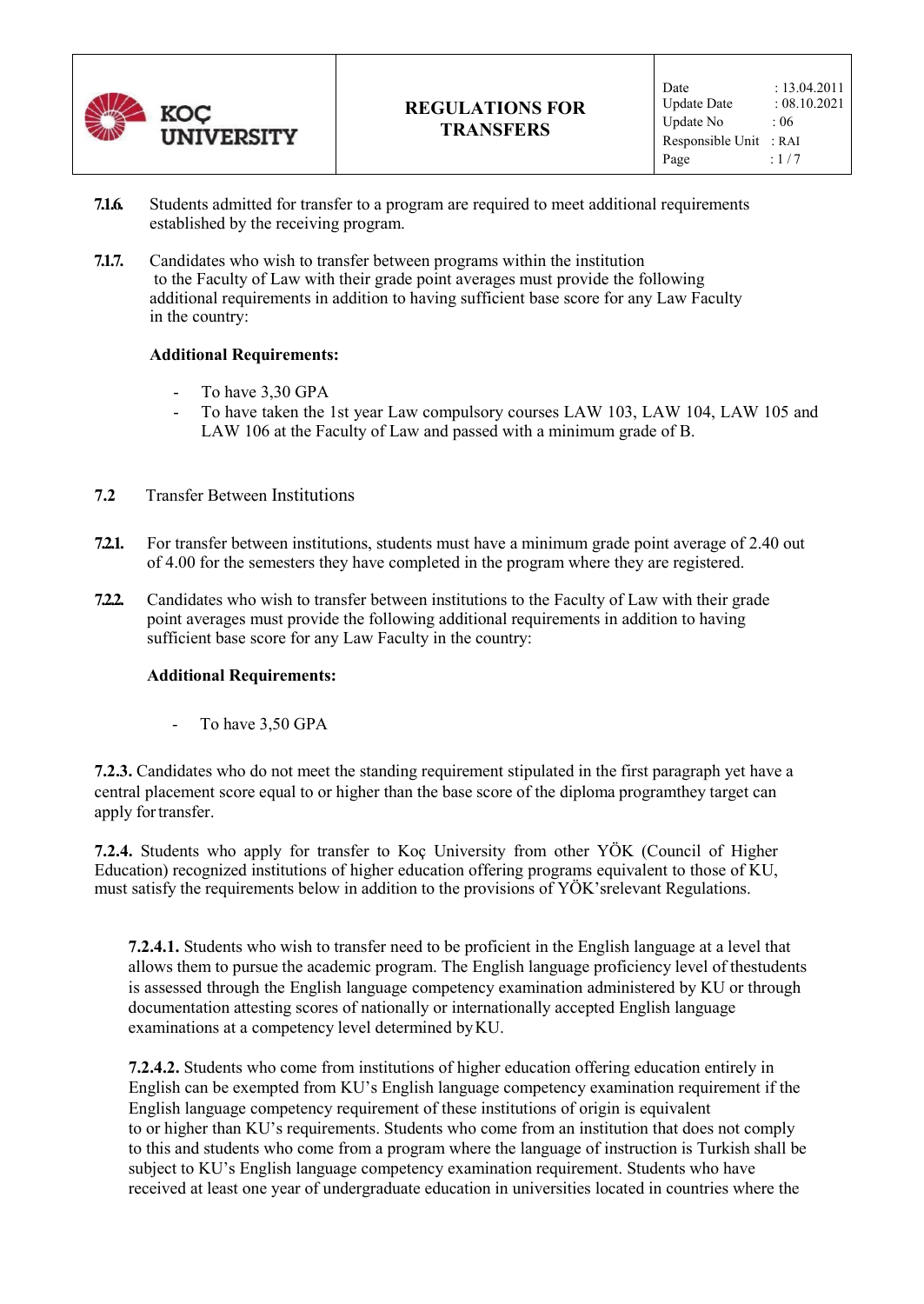

official language is English and who received a passing grade point average shall be exempted from the English language competency requirement.

**7.2.4.3.** Students who satisfy the transfer requirements for one of KU's undergraduate diploma programs, but whose English language proficiency does not meet the required level do not qualify for transfer.

**7.2.4.4.** Students who wish to apply for transfer must satisfy additional requirements set by the program they are applying for.

**7.2.5.** Each program's capacity allocated for students who transfer between institutions is determined by the executive councils of the colleges within the framework of the relevant YÖK regulations.

**7.2.6.** For students whose transfers from other institutions of higher education have been accepted,the college executive council shall determine which of the courses previously taken shall count towards Koç University academic programs, and which courses of the targeted academic programs they shall be equivalent to. Students admitted for transfer shall be awarded as transfer credit no more than half of the total credits required for graduation. The grades from those courses taken in the institution of origin and accepted for transfer to Koç University shall be added to the graduation grade point average.

## **7.2.7. Academic scholarship for transfer students between institutions (external transfer students)**

**7.2.7.1.** Academic scholarship can be awarded to external transfer students placed into an undergraduate program of the University. This scholarship covers the student's tuition only. In cases where the student transfers to another academic program within the University, their scholarships may be continued subject to evaluation.

**7.2.7.2.** The duration of the scholarship for external transfer students is based on the class level they are admitted to. For example, a student who transfers to second year, is eligible for a scholarship for six semesters.

**7.2.7.3.** Scholarships are provided for a maximum duration of eight semesters to students who begin their education from the first year of the university (12 semesters for Medicine students). In case scholarship students registered in the Double Major Program do not complete their Major or Second Major programs within 8 semesters (12 semesters for Medicine), the duration of their scholarship shall be extended by a maximum of 2 semesters.

**7.2.7.4.** Students who receive scholarship under the external transfer student scholarshipprogram, cannot apply to any other scholarship programs offered by Koç University except in circumstances of extreme changes in the students' financial status.